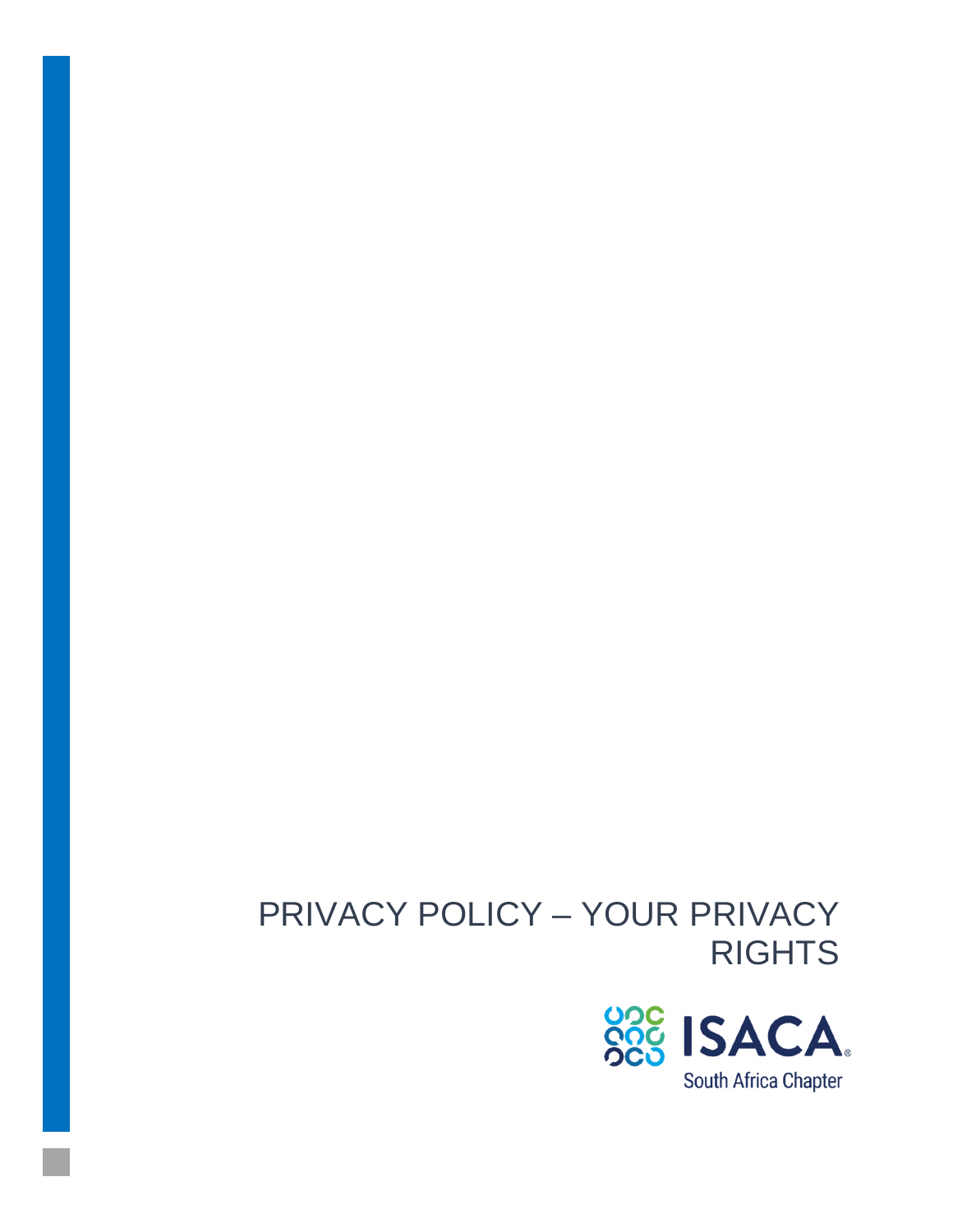This Privacy Policy describes how the ISACA South Africa Chapter ("ISACA Chapter") collects, uses, shares, and retains personally identifiable information you provide. The Policy is effective as of 1 July 2019. The policy was last modified on 27 June 2019. This Privacy Policy applies only to information collected by ISACA Chapter ('we" or "us") at https://engage.isaca.org/southafricachapter/home (the "Site"). It does not apply to information collected or used by ISACA International ("ISACA") web sites, including (www.isaca.org, for the ISACA International Privacy Policy, please visit http://www.isaca.org/pages/Privacy.aspx). This Privacy Policy also does not cover the practices of ISACA Chapter business partners (such as vendors, sponsors, or advertisers), nor does it apply to personally identifiable information that we collect from or about our employees, consultants, contractors, vendors, sponsors, or advertisers.

# **1. Modifications to this Policy**

From time to time, ISACA Chapter may need to update or modify this Privacy Policy, including to address new issues or to reflect changes on our web sites. To the extent required by law, ISACA Chapter will notify you of material changes to this Privacy Policy, including by posting the most recent version of the Privacy Policy and information about the changes from the previous version on ISACA Chapter web site.

# **2. Collection of Personally Identifiable Information**

ISACA Chapter collects and maintains a variety of personally identifiable information, including email addresses, phone numbers, payment information, business and home addresses, as well as demographic information such as courses or areas of study in which you may be interested. ISACA Chapter collects information directly from you through, for example: online registration forms, as well as offline, through exam or event registration forms. Information is collected and maintained from members, exam candidates, those who have been certified by ISACA, applicants, event attendees, speakers, participants in ISACA Chapter programs, purchasers of ISACA Chapter products and services, current and past web site users, survey respondents, and others. To the extent that information requested is not required for your participation in a given ISACA Chapter program, you will be told which information is optional. Should you fail to provide optional information, certain ISACA Chapter programs or features may not be available to you.

# **3. Passive Online Data Collection**

ISACA Chapter also collects certain information passively, such as collecting online, non-identifying information through the use of cookies technology and/or Internet Protocol ("IP") address tracking. Nonpersonal identification information might include the browser used by you, the type of computer, the operating systems, the Internet service providers, and other similar information. The ISACA Chapter system also automatically gathers information about the areas you visit on the Site and about the links you may select from within the Site to other sites. Most browsers are set to accept cookies. You can set yours to refuse cookies, or to alert you when cookies are being sent; however, if you disable cookies, the full functionality of our sites may not be available to you.

On the ISACA Chapter Site, there may be certain third-party advertisers whose advertisements contain cookies that collect data from you. Some of those cookies may contain tracking mechanisms that observe your behavior across multiple Sites. ISACA Chapter does not control the use of cookies by advertisers or third parties displaying data on the Site or on the sites you visit using links from the Site.

# **4. Use, Sharing and Retention of Personally Identifiable Information**

ISACA Chapter uses personally identifiable information for the purposes described at the time of collection or as otherwise described to you; to process your requests; to report to others about whether you are certified or not; as permitted by law to provide you with information about ISACA Chapter, our products and services or other products and services in which we believe you may be interested; or for other legitimate ISACA Chapter business purposes, including order processing, processing of certification or membership applications, or registering you for event or training programs. We may also use your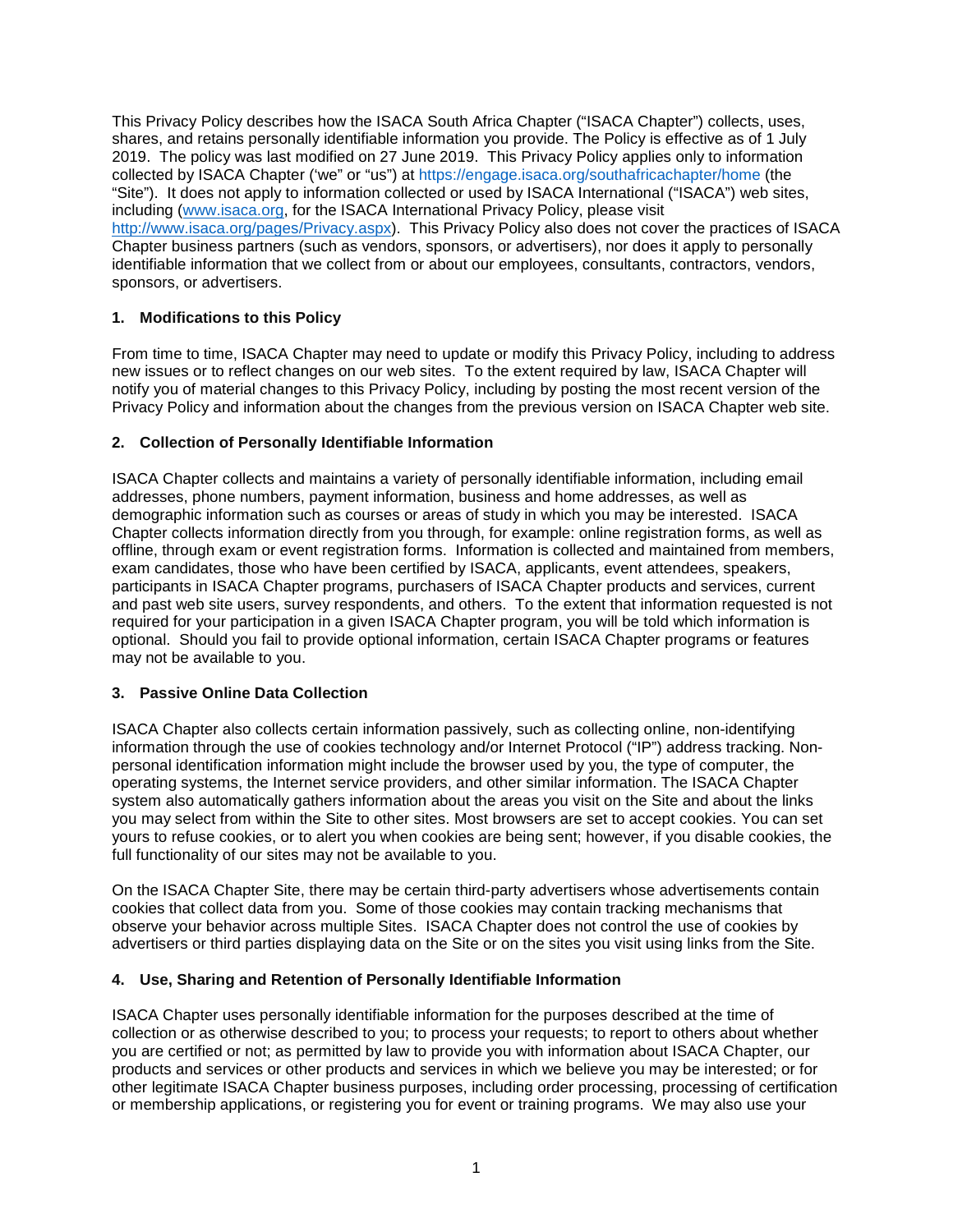personally identifiable information to tailor your experience at our sites, to compile and display content and information that we think you might be interested in, and to provide you with content according to such preferences. ISACA Chapter also publishes the names, titles, country and business affiliations of officers, committee members and others who have assisted with initiatives or projects.

- ISACA Chapter may share personally identifiable information with third parties for legitimate business purposes, including for the following reasons or in the following circumstances:
- To vendors or third-parties who deliver or provide goods and services or otherwise act on behalf of or at the direction of ISACA Chapter, which third parties include, for example, exam testing agencies and training providers and partners, product-fulfillment companies, third-party event hosts, other third parties who may provide services on web sites that are accessible from links on one of our Site, and credit card companies processing payment;
- To ISACA Chapter volunteers and board members;
- To ISACA and other ISACA chapters;
- If you are an event attendee, speaker, or sponsor, certain of your information will be included in the event roster, which roster will be publicly disclosed, and may also be shared with third-party event sponsors and exhibitors;
- To investigate potentially fraudulent or questionable activities;
- In anticipation of and in the course of an actual or potential sale, reorganization, consolidation, merger, or amalgamation of all or part of our business or operations; and
- When we believe it is necessary to cooperate with law enforcement or in response to a government request, including if specifically requested or required, as otherwise permitted by law, and for other valid ISACA Chapter business purposes.
- ISACA Chapter also may use your profile information on an aggregate basis without personal identifiers – to provide third parties with information, such as to help us develop new features and content for the Site, and to provide Sponsors and others with aggregate information about our users and the usage patterns of the Site.
- ISACA Chapter retains personally identifiable information for as long as necessary for its legitimate business purposes, and as otherwise permitted by applicable law.

# **5. Security**

ISACA Chapter uses reasonable measures to safeguard sensitive personally identifiable information, which measures are appropriate to the type of information maintained, and follows applicable laws regarding safeguarding any such information under our control. In addition, in some areas of our Site, ISACA Chapter may use Secure Socket Layer ("SSL") or Transport Layer Security ("TLS") encryption technology to enhance data privacy and help prevent loss, misuse, or alteration of the information under ISACA Chapter control.

ISACA Chapter cannot guarantee, however, that your information will remain secure. The Internet by its nature is a public forum, and ISACA Chapter encourages you to use caution when disclosing information online. Often, you are in the best situation to protect yourself online. You are responsible for protecting your username and password from third party access, and for selecting passwords that are secure.